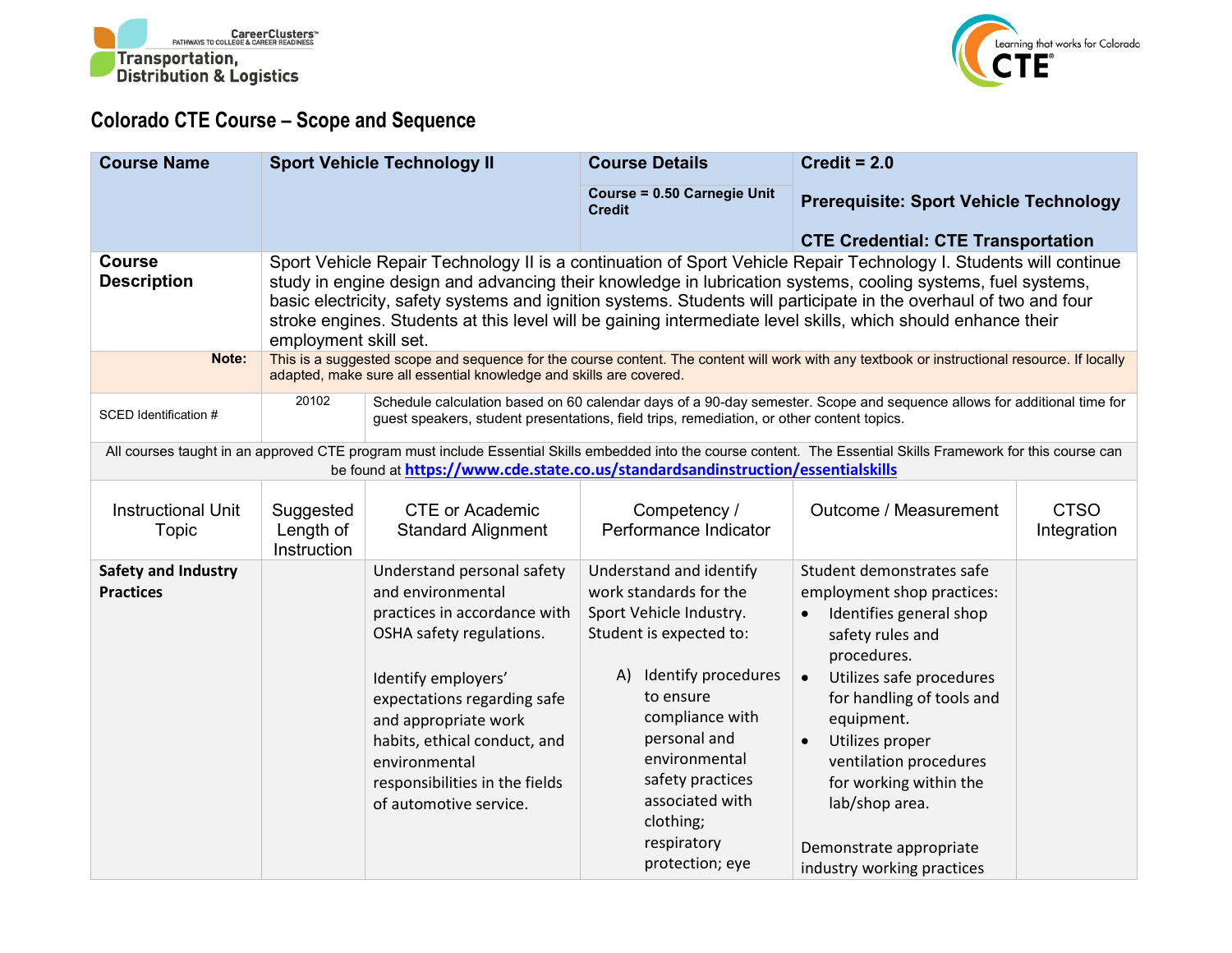



| Understand and identify |    | protection; hand     | for verification of VIN     |  |
|-------------------------|----|----------------------|-----------------------------|--|
| work standards for the  |    | tools; power         | numbers and use of standard |  |
| Sport Vehicle Industry. |    | equipment; proper    | documentation and repair    |  |
|                         |    | ventilation; and the | tools, equipment, and       |  |
|                         |    | handling, storage,   | processes.                  |  |
|                         |    | and disposal of      |                             |  |
|                         |    | chemicals/materials  | Demonstrate understanding   |  |
|                         |    | in accordance with   | of industry certification   |  |
|                         |    | local, state, and    | requirements and how those  |  |
|                         |    | federal safety and   | are used locally for        |  |
|                         |    | environmental        | employment hiring and       |  |
|                         |    | practices;           | advancement.                |  |
|                         | B) | Identify various     |                             |  |
|                         |    | sport vehicle types  |                             |  |
|                         |    | and the              |                             |  |
|                         |    | characteristics of   |                             |  |
|                         |    | each as it pertains  |                             |  |
|                         |    | to the repair and    |                             |  |
|                         |    | service process;     |                             |  |
|                         | C  | Identify major       |                             |  |
|                         |    | structural and non-  |                             |  |
|                         |    | structural           |                             |  |
|                         |    | components,          |                             |  |
|                         |    | sections, and        |                             |  |
|                         |    | assemblies of        |                             |  |
|                         |    | various types of     |                             |  |
|                         |    | sport vehicles;      |                             |  |
|                         |    | D) Interpret Vehicle |                             |  |
|                         |    | Identification       |                             |  |
|                         |    | Number (VIN)         |                             |  |
|                         |    | plate;               |                             |  |
|                         | E) | Identify common      |                             |  |
|                         |    | hand tools used in   |                             |  |
|                         |    | the sport vehicle    |                             |  |
|                         |    | repair industry;     |                             |  |
|                         | F) | Identify various     |                             |  |
|                         |    | pneumatic, electric  |                             |  |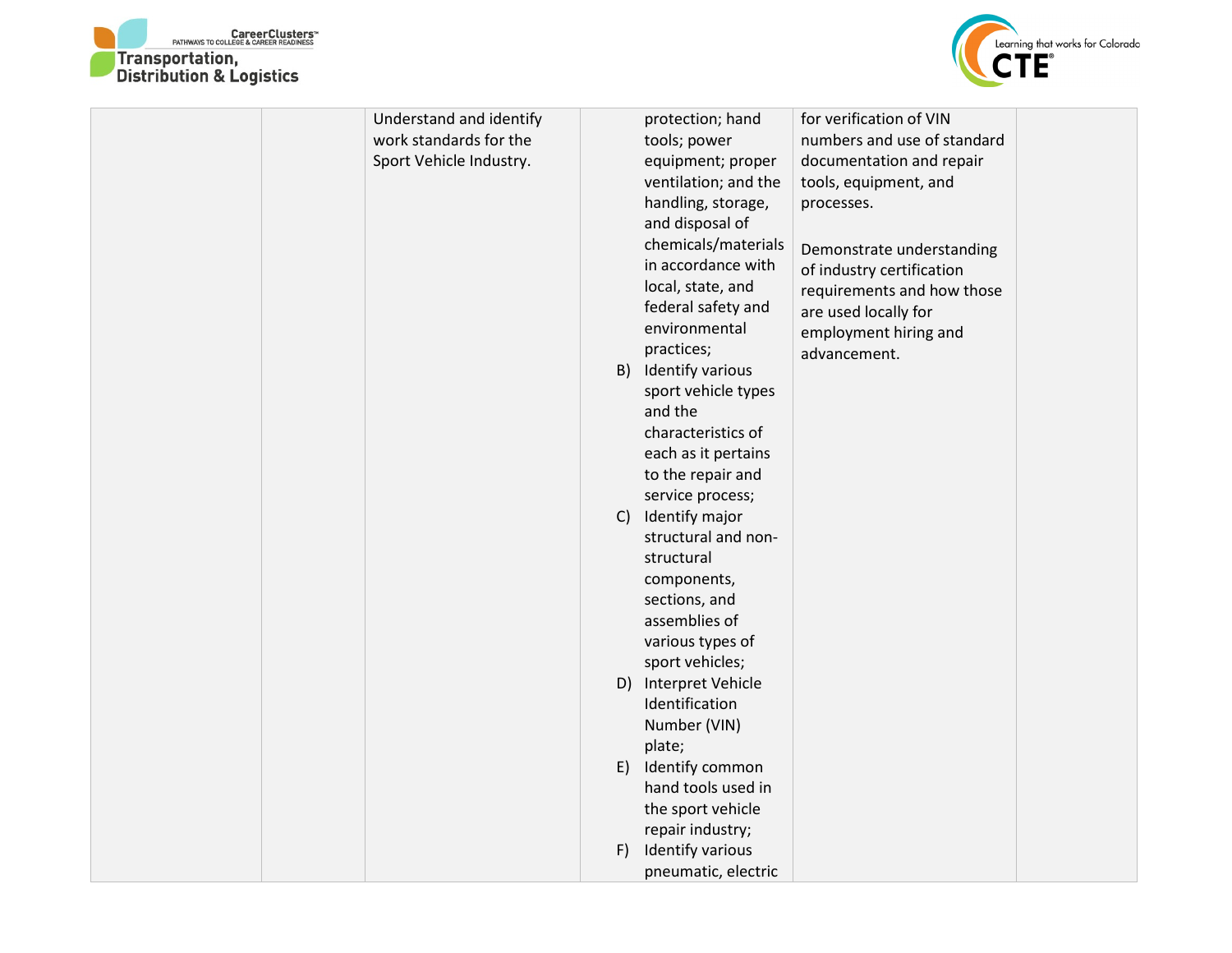



|                   |                                                                                                        | and hydraulic tools<br>and equipment<br>used in the sport<br>vehicle repair<br>industry;<br>G) List various job<br>titles and identify<br>specific areas of<br>employment within<br>the sport vehicle<br>repair industry, and<br>describe the<br>working<br>environment;<br>H) Determine the<br>demand for entry-<br>level technicians,<br>and list skills<br>employers expect<br>of entry-level<br>technicians and<br>Determine the<br>$\vert$<br>amount of training<br>and education<br>necessary to enter<br>into the sport<br>vehicle repair<br>industry, and the<br>requirements for<br>becoming<br>manufacture<br>certified. |  |
|-------------------|--------------------------------------------------------------------------------------------------------|------------------------------------------------------------------------------------------------------------------------------------------------------------------------------------------------------------------------------------------------------------------------------------------------------------------------------------------------------------------------------------------------------------------------------------------------------------------------------------------------------------------------------------------------------------------------------------------------------------------------------------|--|
| <b>Hydraulics</b> | Understand and apply<br>advanced knowledge of<br>hydraulics to sport vehicles<br>services and repairs. | Understand and apply<br>advanced knowledge of<br>hydraulics to sport vehicles                                                                                                                                                                                                                                                                                                                                                                                                                                                                                                                                                      |  |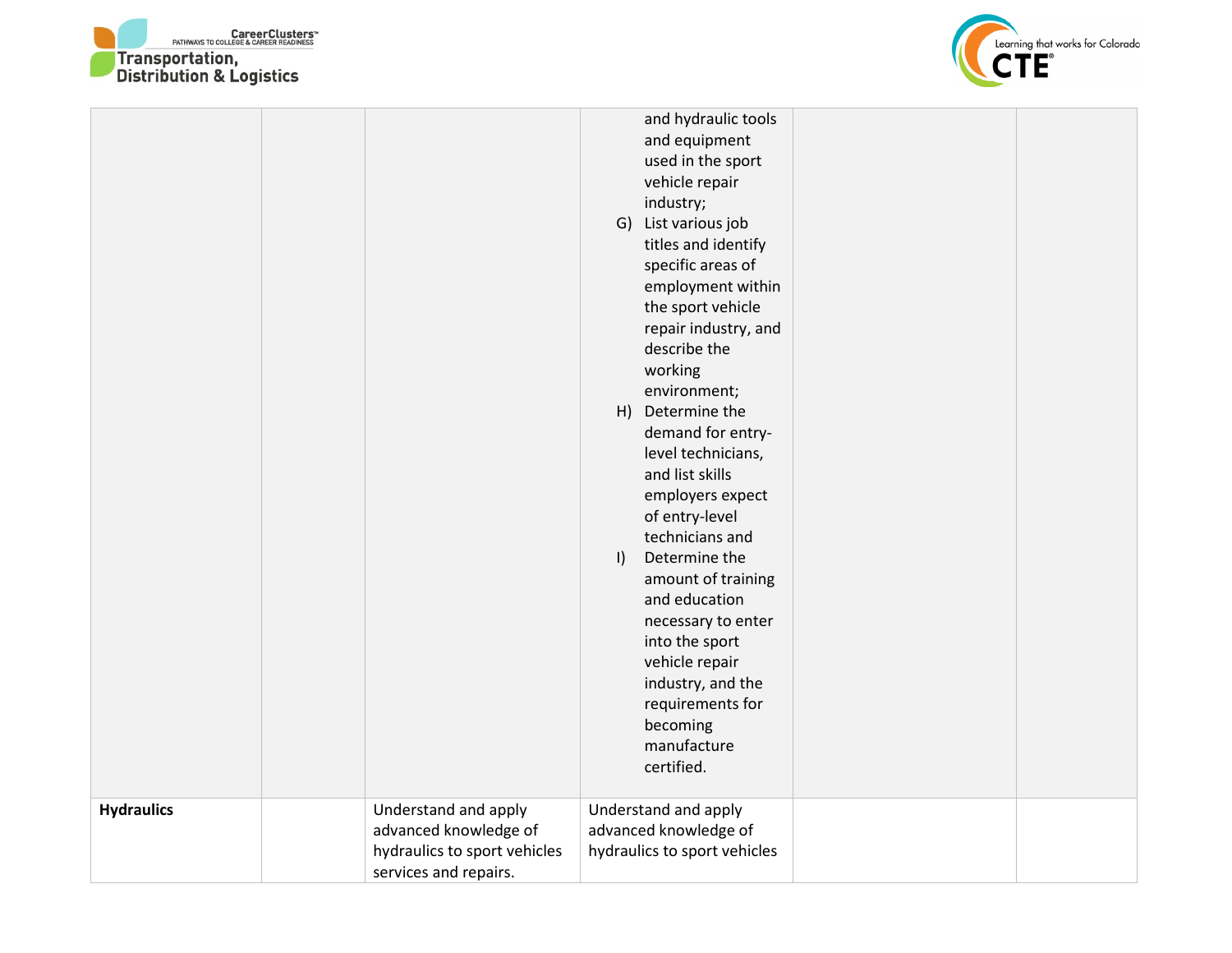



| Student is expected to:<br>(A) Identify the basic<br>parts of a power<br>train and discuss<br>how power is<br>transmitted<br>through the power                                                                                                                                                                                                                                        |  |
|---------------------------------------------------------------------------------------------------------------------------------------------------------------------------------------------------------------------------------------------------------------------------------------------------------------------------------------------------------------------------------------|--|
|                                                                                                                                                                                                                                                                                                                                                                                       |  |
| train;<br>(B) Identify types of<br>gears and calculate<br>gear ratio, rotation,<br>and gear speed;<br>(C) Describe the<br>operation of a<br>hydraulic pump and<br>valves;<br>(D) Diagnose and repair<br>pumps, cylinders,<br>motors, and<br>fluid/seal leaks;<br>(E) Identify major<br>components of a<br>hydraulic system;<br>and<br>(F) Explain the function<br>of hydraulic system |  |
| components.                                                                                                                                                                                                                                                                                                                                                                           |  |
| <b>Fuel and Emissions</b><br>Understand and apply<br>Understand and apply<br>advanced knowledge of fuel<br>advanced knowledge of fuel<br>and emissions to sport<br>and emissions to sport<br>vehicles services and<br>vehicles services and<br>repairs.<br>repairs. Student is expected<br>to:                                                                                        |  |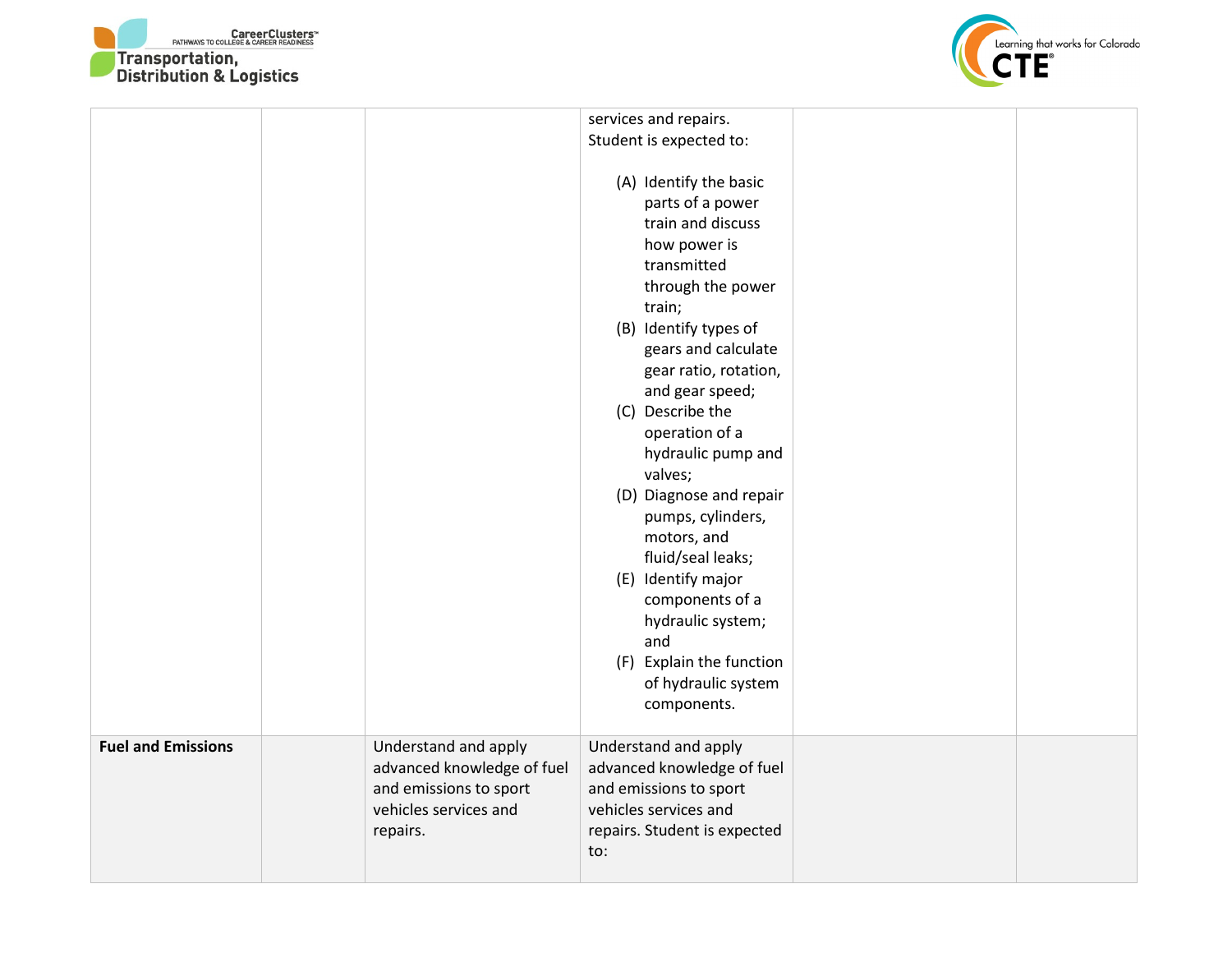



|                       |                                                                                                | C)<br>E)<br>F) | A) Identify and explain<br>the basic<br>components of the<br>fuel system;<br>B) Explain how the<br>fluids flow through<br>the fuel system;<br>Identify and change<br>fuel filters;<br>D) Remove, service,<br>and test carburetor<br>and injection<br>systems;<br>Install and repair<br>various types of<br>fuel pumps and<br>carburetors; and<br>Identify newly<br>designed engines<br>that meet current<br>EPA regulations,<br>including new<br>combustion<br>cylinder design, |  |
|-----------------------|------------------------------------------------------------------------------------------------|----------------|---------------------------------------------------------------------------------------------------------------------------------------------------------------------------------------------------------------------------------------------------------------------------------------------------------------------------------------------------------------------------------------------------------------------------------------------------------------------------------|--|
|                       |                                                                                                |                | multi-valve<br>cylinders, and<br>hybrid engine<br>design.                                                                                                                                                                                                                                                                                                                                                                                                                       |  |
| <b>Diesel Engines</b> | Understand and apply<br>knowledge of diesel engines<br>to sport vehicle service and<br>repair. | A)             | Understand and apply<br>knowledge of diesel<br>engines to sport vehicle<br>service and repair. Student<br>is expected to:<br>Identify basic parts<br>of a diesel engine                                                                                                                                                                                                                                                                                                         |  |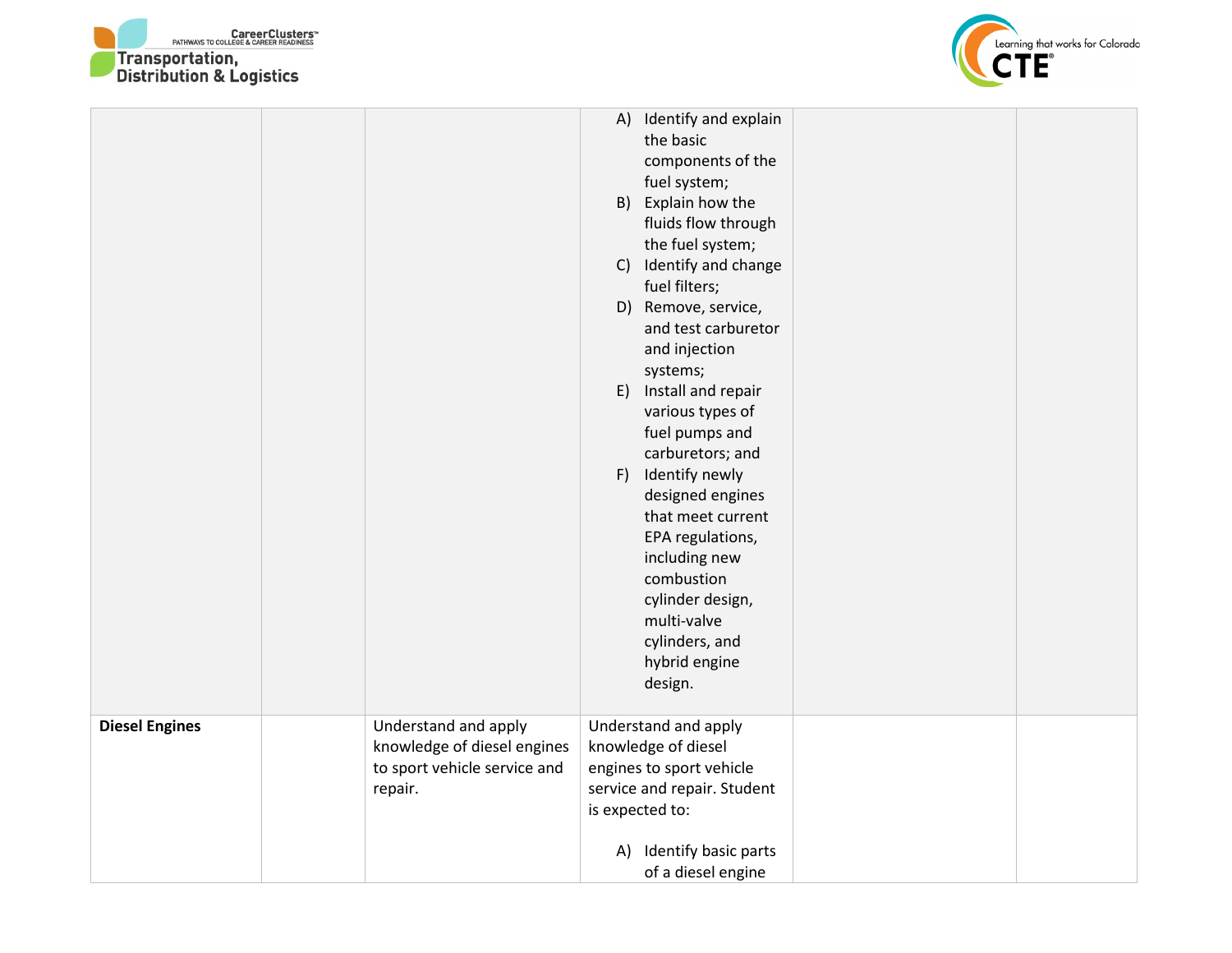



|                        |                            |     | and match parts              |  |
|------------------------|----------------------------|-----|------------------------------|--|
|                        |                            |     | with their                   |  |
|                        |                            |     | functions;                   |  |
|                        |                            | B)  | Discuss the                  |  |
|                        |                            |     | operation of the             |  |
|                        |                            |     | diesel engine;               |  |
|                        |                            | C)  | Distinguish the              |  |
|                        |                            |     | difference in the            |  |
|                        |                            |     | diesel engine and            |  |
|                        |                            |     | the gasoline                 |  |
|                        |                            |     | engine;                      |  |
|                        |                            |     | D) Explain the basic         |  |
|                        |                            |     | difference between           |  |
|                        |                            |     | a four-stroke cycle          |  |
|                        |                            |     | and a two-stroke             |  |
|                        |                            |     | cycle engine;                |  |
|                        |                            | E)  | Demonstrate parts            |  |
|                        |                            |     | identification and           |  |
|                        |                            |     | service procedures;          |  |
|                        |                            |     | and                          |  |
|                        |                            | F)  | Demonstrate                  |  |
|                        |                            |     | efficiency with              |  |
|                        |                            |     | special equipment            |  |
|                        |                            |     | such as                      |  |
|                        |                            |     | micrometers,                 |  |
|                        |                            |     | cylinders gauges,            |  |
|                        |                            |     | electrical testing           |  |
|                        |                            |     | equipment, and               |  |
|                        |                            |     | various other                |  |
|                        |                            |     | necessary tools.             |  |
|                        |                            |     |                              |  |
| <b>Rolling Chassis</b> | Understand and apply       |     | Understand and apply         |  |
|                        | advanced knowledge of      |     | knowledge of rolling chassis |  |
|                        | rolling chassis components |     | components and systems to    |  |
|                        | and systems to sport       |     | sport vehicle service and    |  |
|                        | vehicles services and      |     | repair. Student is expected  |  |
|                        | repairs.                   | to: |                              |  |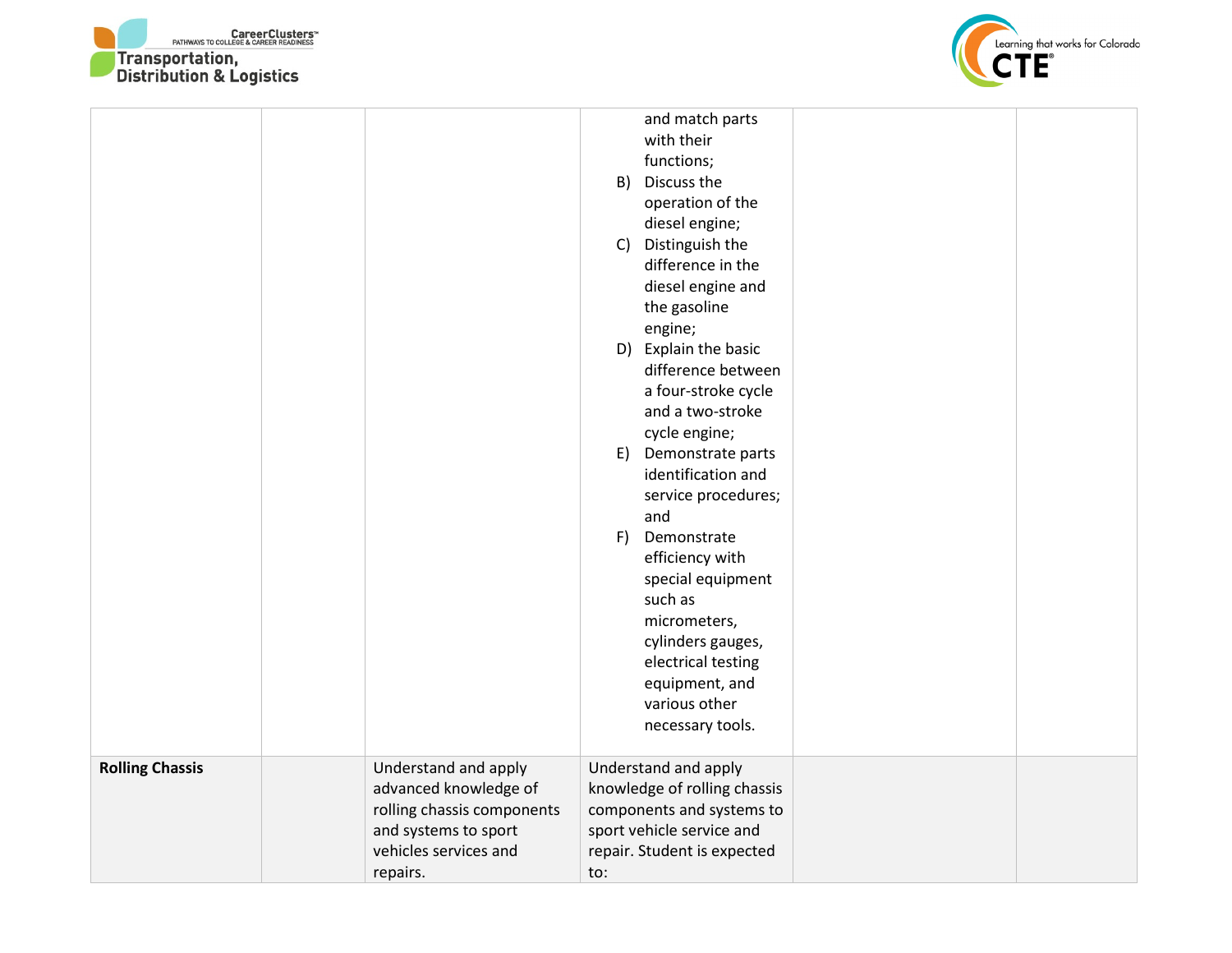



⊤

|    | A) Demonstrate        |  |  |
|----|-----------------------|--|--|
|    | through repeated      |  |  |
|    | hands-on              |  |  |
|    | Application the       |  |  |
|    | ability to inspect    |  |  |
|    | and repair frames     |  |  |
|    | that show flaws or    |  |  |
|    | damage;               |  |  |
| B) | Document through      |  |  |
|    | written media the     |  |  |
|    | repair procedure      |  |  |
|    | used in a given       |  |  |
|    | instance of           |  |  |
|    | repairing a           |  |  |
|    | motorcycle frame;     |  |  |
|    | C) Apply appropriate  |  |  |
|    | procedures used to    |  |  |
|    | inspect and repair    |  |  |
|    | motorcycle frames;    |  |  |
|    | D) Justify the repair |  |  |
|    | technique used in a   |  |  |
|    | given instance of     |  |  |
|    | repairing a           |  |  |
|    | motorcycle frame;     |  |  |
| E) | Demonstrate           |  |  |
|    | through repeated      |  |  |
|    | hands-on              |  |  |
|    | Application the       |  |  |
|    | ability to inspect    |  |  |
|    | and repair            |  |  |
|    | motorcycle            |  |  |
|    | suspension systems    |  |  |
|    | that show flaws or    |  |  |
|    | damage;               |  |  |
| F) | Document through      |  |  |
|    | written media the     |  |  |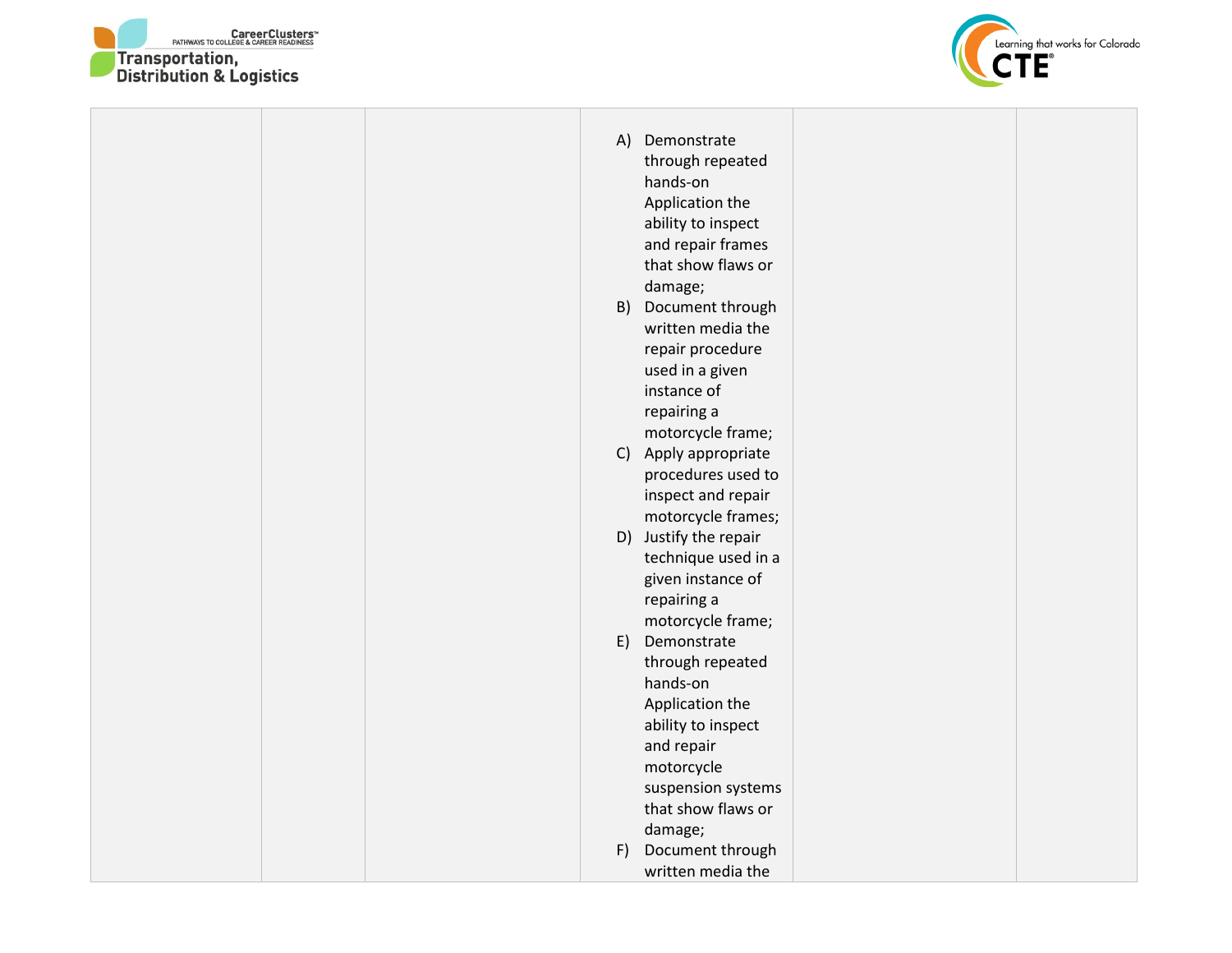



|         | repair procedure      |  |
|---------|-----------------------|--|
|         | used in a given       |  |
|         | instance of           |  |
|         | repairing a           |  |
|         | motorcycle            |  |
|         | suspension system;    |  |
|         | G) Apply appropriate  |  |
|         | procedures used to    |  |
|         | inspect and repair    |  |
|         | motorcycle            |  |
|         | suspension            |  |
|         | systems;              |  |
|         | H) Justify the repair |  |
|         | technique used in a   |  |
|         | given instance of     |  |
|         | repairing a           |  |
|         | motorcycle            |  |
|         | suspension system;    |  |
| $\vert$ | Demonstrate           |  |
|         | through repeated      |  |
|         | hands-on              |  |
|         | Application the       |  |
|         | ability to inspect    |  |
|         | and repair tires and  |  |
|         | wheels that show      |  |
|         | flaws or damage;      |  |
| J)      | Document through      |  |
|         | written media the     |  |
|         | repair procedure      |  |
|         | used in a given       |  |
|         | instance of           |  |
|         | repairing a           |  |
|         | motorcycle tire or    |  |
|         | wheel system;         |  |
|         | K) Apply appropriate  |  |
|         | procedures used to    |  |
|         | inspect and repair    |  |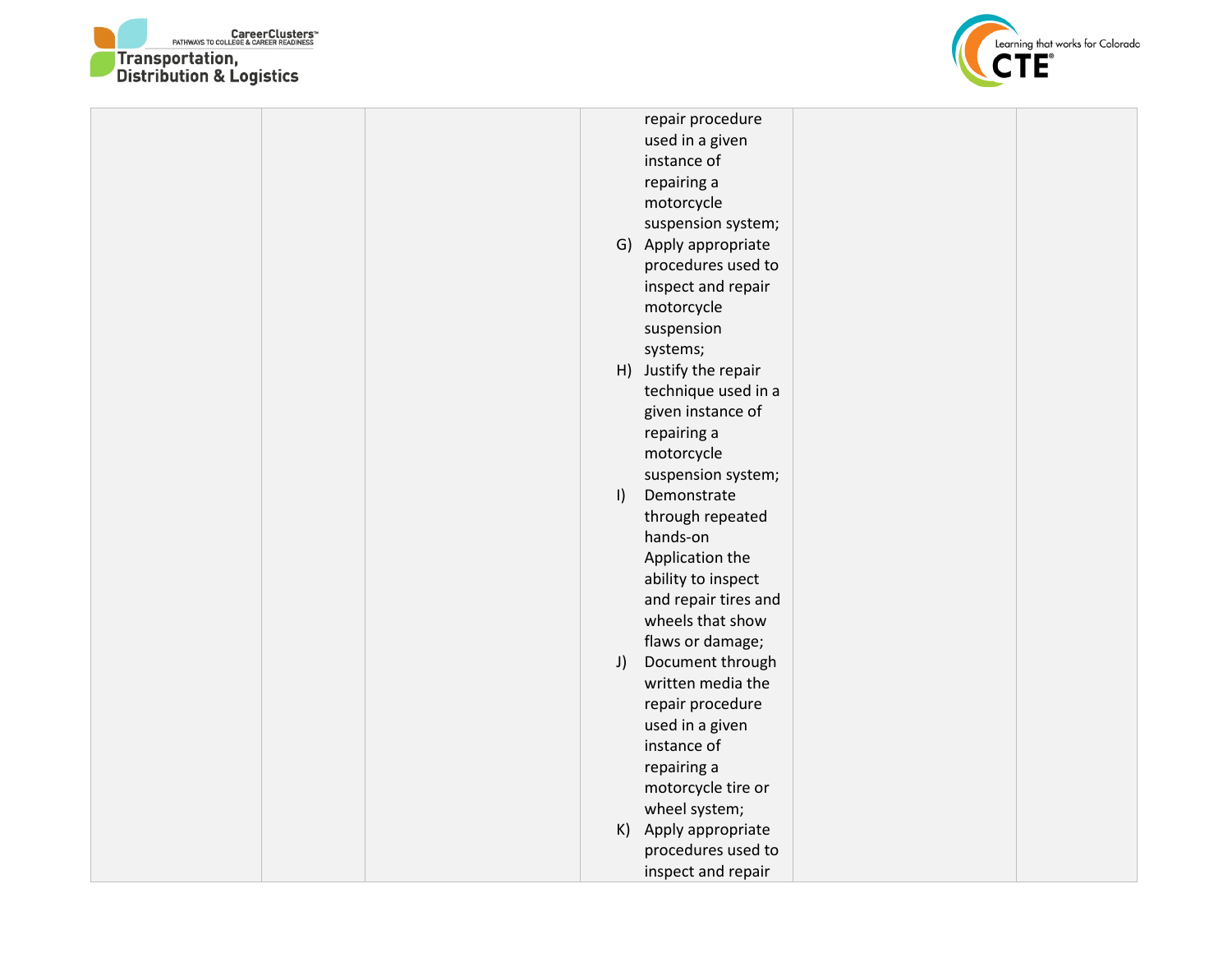



|  |  | motorcycle tire or    |  |
|--|--|-----------------------|--|
|  |  | wheel systems;        |  |
|  |  | L) Justify the repair |  |
|  |  | technique used in a   |  |
|  |  | given instance of     |  |
|  |  | repairing a           |  |
|  |  | motorcycle tire or    |  |
|  |  | wheel system;         |  |
|  |  | M) Demonstrate        |  |
|  |  | through repeated      |  |
|  |  | hands-on              |  |
|  |  | Application the       |  |
|  |  | ability to inspect    |  |
|  |  | and repair            |  |
|  |  | motorcycle brake      |  |
|  |  | systems that show     |  |
|  |  | flaws or damage;      |  |
|  |  | N) Document through   |  |
|  |  | written media the     |  |
|  |  | repair procedure      |  |
|  |  | used in a given       |  |
|  |  | instance of           |  |
|  |  | repairing a           |  |
|  |  | motorcycle brake      |  |
|  |  | system;               |  |
|  |  | O) Apply appropriate  |  |
|  |  | procedures used to    |  |
|  |  | inspect and repair    |  |
|  |  | motorcycle brake      |  |
|  |  | systems; and          |  |
|  |  | P) Justify the repair |  |
|  |  | technique used in a   |  |
|  |  | given instance of     |  |
|  |  | repairing a           |  |
|  |  | motorcycle brake      |  |
|  |  | system.               |  |
|  |  |                       |  |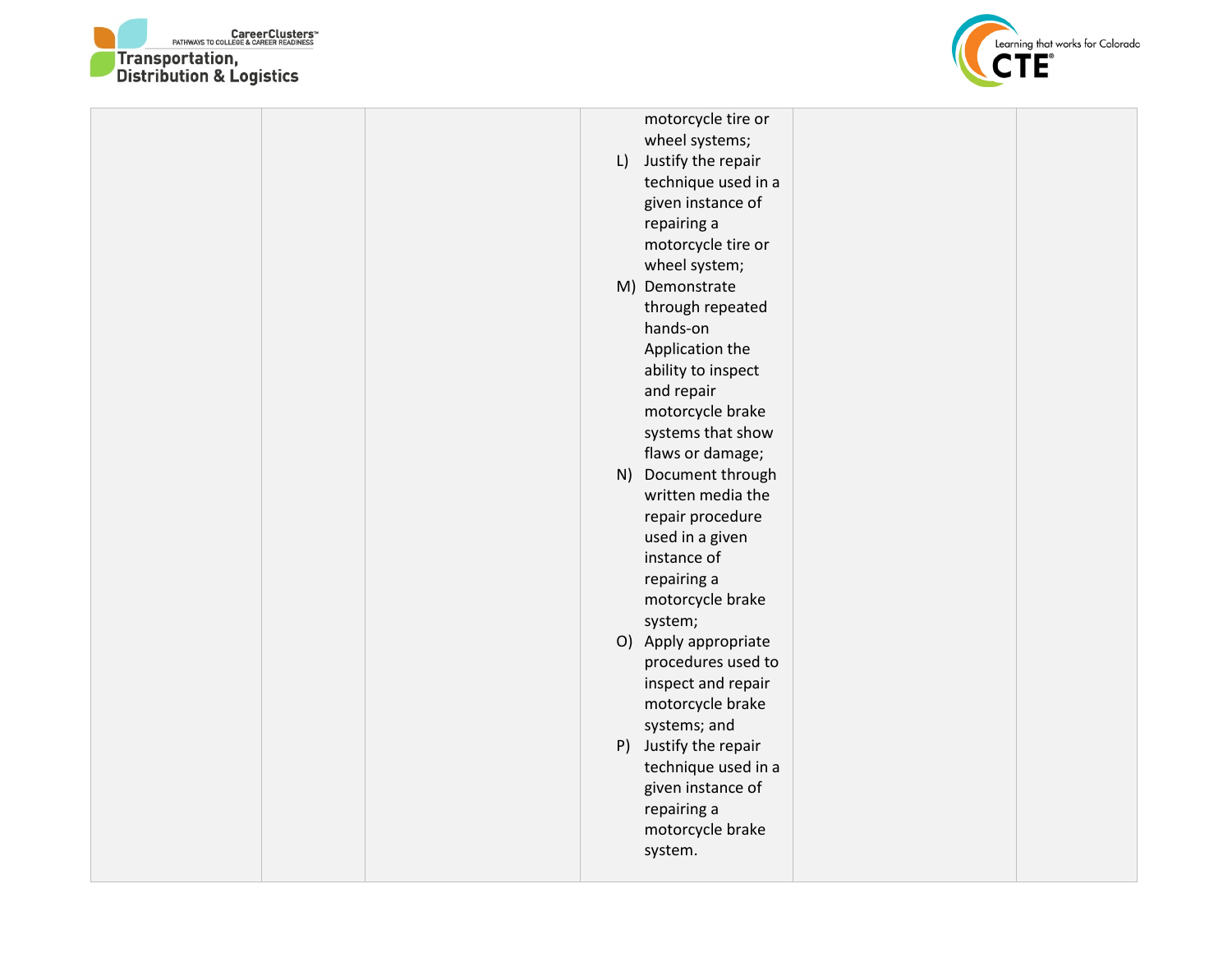



| <b>Electrical Systems</b> | Understand and apply        |              | Understand and apply        |  |
|---------------------------|-----------------------------|--------------|-----------------------------|--|
|                           | advanced knowledge of       |              | advanced knowledge of       |  |
|                           | electrical systems to sport |              | electrical systems to sport |  |
|                           | vehicles services and       |              | vehicles services and       |  |
|                           | repairs.                    |              | repairs. Student is         |  |
|                           |                             | expected to: |                             |  |
|                           |                             |              |                             |  |
|                           |                             | A)           | Demonstrate ability         |  |
|                           |                             |              | to use Circuit              |  |
|                           |                             |              | Diagrams in the             |  |
|                           |                             |              | repair of Sport             |  |
|                           |                             |              | Vehicle Electrical          |  |
|                           |                             |              | systems focusing on         |  |
|                           |                             |              | Ignition and                |  |
|                           |                             |              | Charging                    |  |
|                           |                             |              | Components;                 |  |
|                           |                             | B)           | Document through            |  |
|                           |                             |              | written media the           |  |
|                           |                             |              | repair procedure            |  |
|                           |                             |              | used in a given             |  |
|                           |                             |              | instance of                 |  |
|                           |                             |              | repairing Sport             |  |
|                           |                             |              | Vehicle Electrical          |  |
|                           |                             |              | System;                     |  |
|                           |                             |              | C) Apply appropriate        |  |
|                           |                             |              | procedures used to          |  |
|                           |                             |              | inspect and repair a        |  |
|                           |                             |              | Sport Vehicle               |  |
|                           |                             |              | Electrical System;          |  |
|                           |                             |              | and                         |  |
|                           |                             |              | D) Justify the              |  |
|                           |                             |              | inspection and              |  |
|                           |                             |              | repair technique            |  |
|                           |                             |              | used in a given             |  |
|                           |                             |              | instance of                 |  |
|                           |                             |              | repairing a Sport           |  |
|                           |                             |              |                             |  |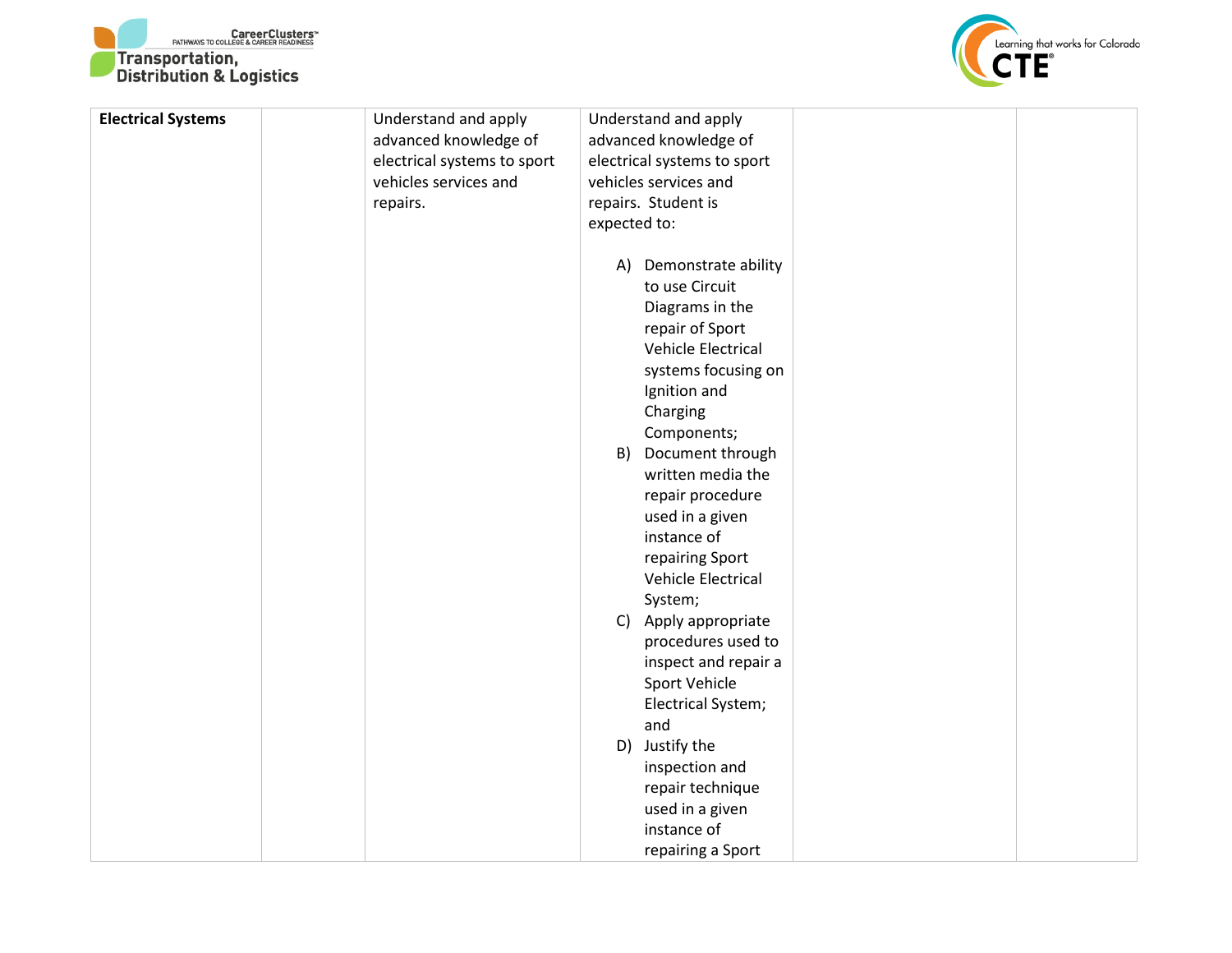



|                                       |                                                                                                                      | Vehicle Electrical<br>System.                                                                                                                                                                                                                                                                                                                                                                                                                                                                                                                                                                               |  |
|---------------------------------------|----------------------------------------------------------------------------------------------------------------------|-------------------------------------------------------------------------------------------------------------------------------------------------------------------------------------------------------------------------------------------------------------------------------------------------------------------------------------------------------------------------------------------------------------------------------------------------------------------------------------------------------------------------------------------------------------------------------------------------------------|--|
| <b>Advanced 2/4</b><br><b>Engines</b> | Understand and apply<br>advanced knowledge of 2<br>and 4-cycle engines to sport<br>vehicles services and<br>repairs. | Understand and apply<br>advanced knowledge of 2<br>and 4-cycle engines to sport<br>vehicles services and<br>repairs. Student is<br>expected to:<br>A) Inspect engine<br>assembly for fuel,<br>oil, coolant and<br>other leaks;<br>B) Diagnose unusual<br>engine noise or<br>vibration;<br>C) Diagnose unusual<br>exhaust color, odor<br>and sound;<br>D) Perform engine<br>absolute<br>(vacuum/boost)<br>manifold pressure<br>tests;<br>E) Perform cylinder<br>power balance test,<br>cylinder<br>compression test<br>and cylinder<br>leakage test; and<br>F) Diagnose engine<br>mechanical,<br>electrical, |  |
|                                       |                                                                                                                      | electronic, fuel and<br>ignition concerns<br>with diagnostic                                                                                                                                                                                                                                                                                                                                                                                                                                                                                                                                                |  |